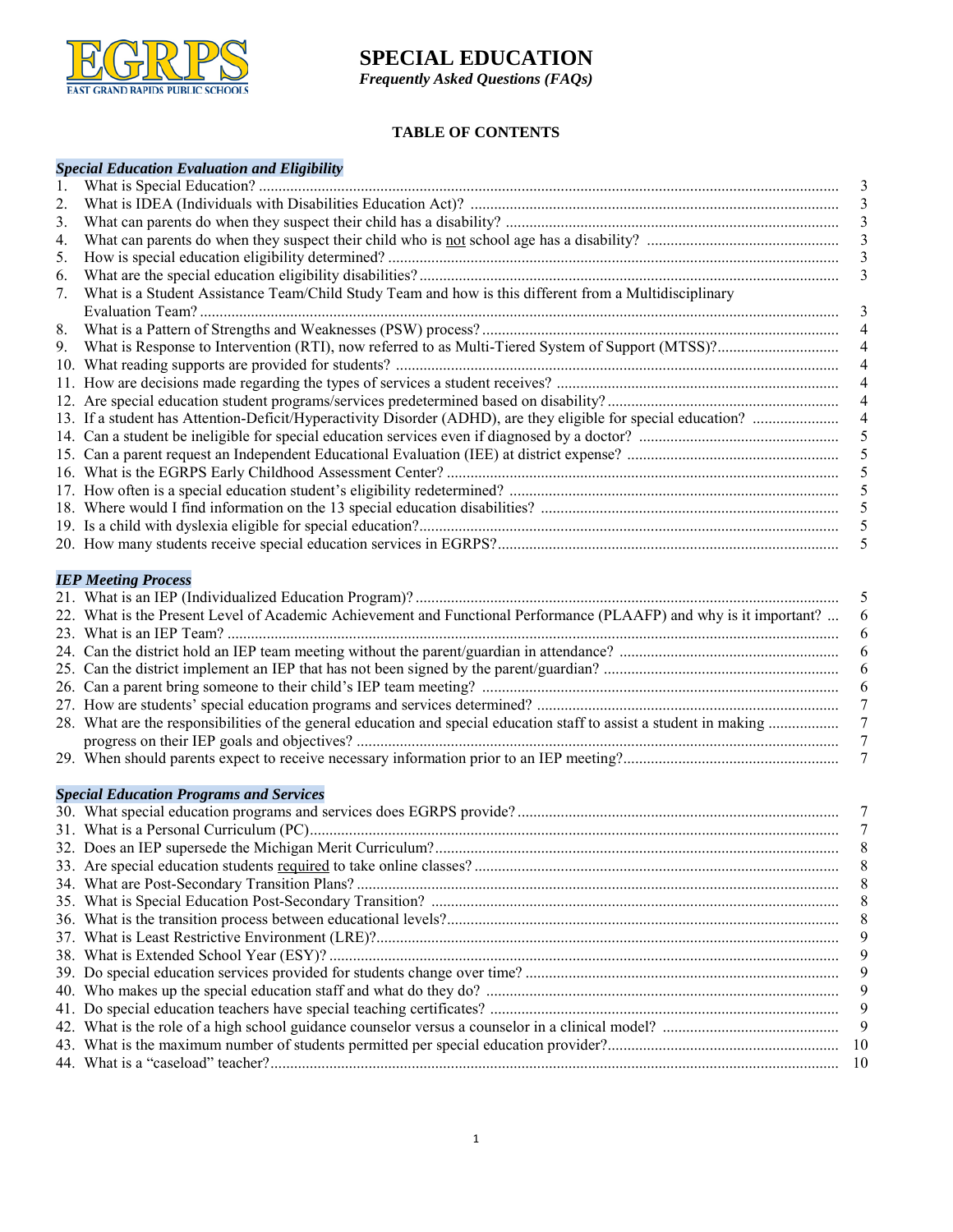

*Frequently Asked Questions (FAQs)* 

### **TABLE OF CONTENTS**

| <b>Special Education Accommodations</b> |  |
|-----------------------------------------|--|
| 45 What feators does the JED Toom       |  |

|              | эресші Еййсанон Ассоттошнону                                                                                                  |  |
|--------------|-------------------------------------------------------------------------------------------------------------------------------|--|
|              | 45. What factors does the IEP Team consider when deciding whether a student requires a one-to-one paraeducator?  10           |  |
|              |                                                                                                                               |  |
|              |                                                                                                                               |  |
|              |                                                                                                                               |  |
|              |                                                                                                                               |  |
|              |                                                                                                                               |  |
|              | <b>Special Education District Accountability</b>                                                                              |  |
|              |                                                                                                                               |  |
|              |                                                                                                                               |  |
|              | <b>Parent Advisors for Special Education (PASE)</b>                                                                           |  |
|              |                                                                                                                               |  |
|              |                                                                                                                               |  |
|              |                                                                                                                               |  |
|              |                                                                                                                               |  |
| <b>Other</b> |                                                                                                                               |  |
|              |                                                                                                                               |  |
|              | 58. Is it permissible for a staff member or the district to retaliate against an individual if a complaint is filed regarding |  |
|              |                                                                                                                               |  |
|              |                                                                                                                               |  |
|              |                                                                                                                               |  |
|              |                                                                                                                               |  |
|              |                                                                                                                               |  |
|              |                                                                                                                               |  |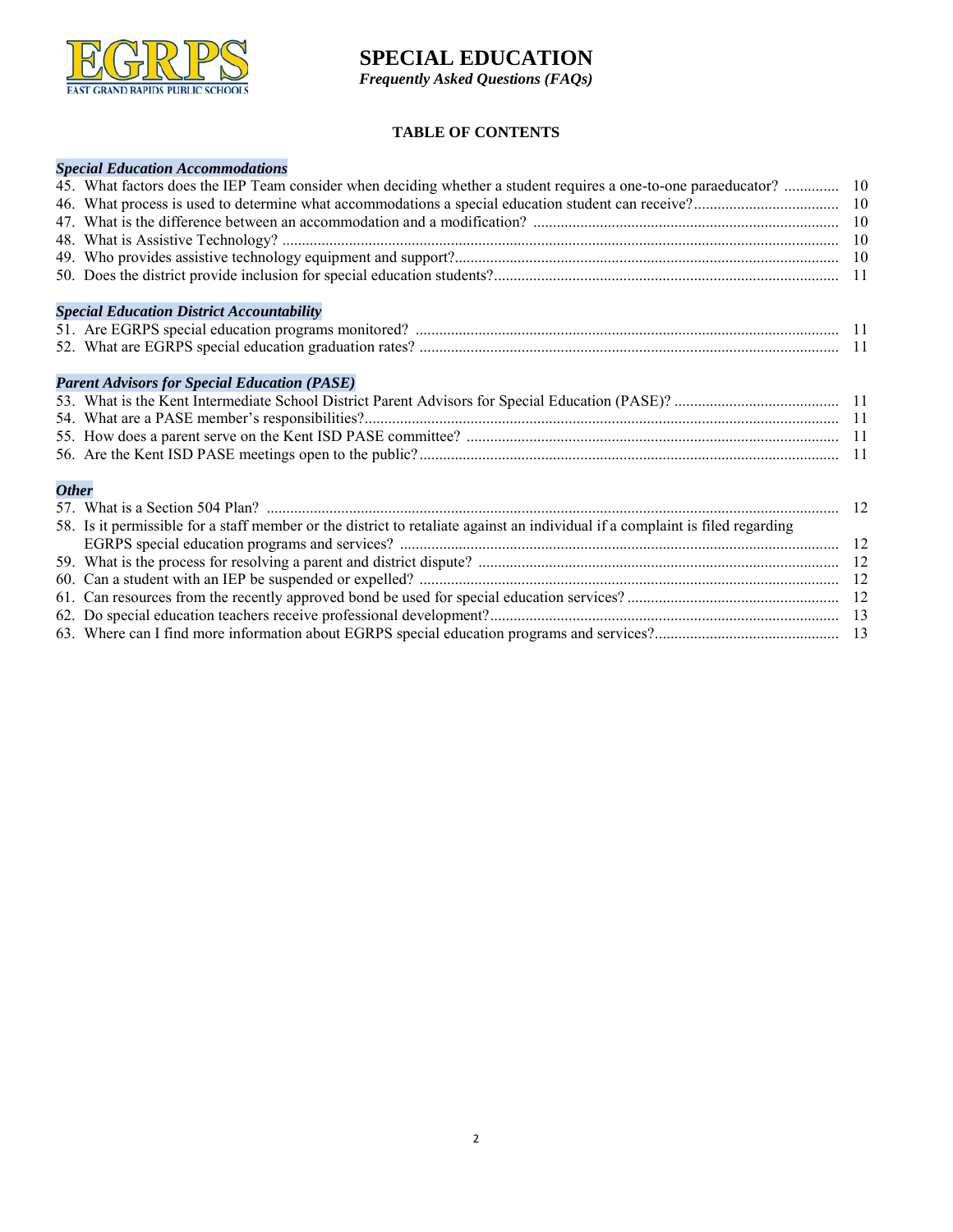

### **SPECIAL EDUCATION EVALUATION AND ELIGIBILITY**

### *1. What is Special Education?*

Special education programs and services are designed for those students who are academically, mentally, physically, socially and/or emotionally delayed. These aspects of "delay," broadly categorized as a developmental delay, signify an aspect of the child's overall development (physical, cognitive, scholastic skills) which places them behind their peers. Special Education programs and services adapt content, teaching methodology, and delivery of instruction to meet the appropriate needs of each child. These services are provided at no cost to the family through federal, state foundation grant, and county special education millage funds. Under federal law services are available to children until they reach 21 years of age. Michigan is the only state that continues to provide services to students to the age of 26 with no additional financial resources received from the federal government.

The Individuals with Disabilities Education Act (IDEA) defines Special Education as "specially designed instruction, at no cost to the parents, to meet the unique needs of a child with a disability." The umbrella term of Special Education broadly identifies the academic, physical, cognitive, and social-emotional instruction offered to children who are faced with one or more disabilities.

### *2. What is IDEA (Individuals with Disabilities Education Act)?*

IDEA is the federal law that requires school districts to provide students with disabilities with a free appropriate public education at public expense. The Act provides procedural safeguards, due process rights, as well as specific mandates regarding a free appropriate public education.

### *3. What can parents do when they suspect their child has a disability?*

When a parent or guardian suspects that their child may have a disability, they can make a request for an evaluation. To make a request for an evaluation, the parent should contact the building principal or the special education department.

*4. What can parents do when they suspect their child who is not school age has a disability?* 

Please contact the EGRPS Special Education Department at 616-235-3535 to schedule an appointment for the Early Childhood Assessment Center.

### *5. How is special education eligibility determined?*

Special education eligibility is determined through the evaluation and IEP team process. Michigan has [administrative rules](http://www.kentisd.org/downloads/sped_forms-guidelines/marse_supplemented_with_idea_regs_379598_7_20121113_160838_37.pdf)  [governing special education](http://www.kentisd.org/downloads/sped_forms-guidelines/marse_supplemented_with_idea_regs_379598_7_20121113_160838_37.pdf) that define the criteria to meet the 13 potential areas of eligibility.

### *6. What are the special education eligibility disabilities?*

Autism Spectrum Disorder (ASD) Cognitive Impairment (CI) Deaf-Blindness (DB) Early Childhood Developmental Delay (ECDD) Emotional Impairment (EI) Hearing Impairment (HI) Other Health Impairment (OHI)

Physical Impairment (PI) Severe Multiple Impairment (SXI) Specific Learning Disability (SLD) Speech and Language Impairment (SLI) Traumatic Brain Injury (TBI) Visual Impairment (VI)

### *7. What is a Student Assistance Team/Child Study Team and how is this different from a Multidisciplinary Evaluation Team?*

East Grand Rapids Public Schools has a process through which students receive support. Each building has a Child Study or Student Assistance Team made up of general education and special education support staff. The Teams engage in a continuous process which involves:

- **Data gathering**  gathering information from teachers, parents, standardized test results and classroom/school observations;
- **Interventions**  implementing and trying a variety of strategies and interventions to support the student, documenting their effectiveness, and monitoring progress;
- **Recommendations**  based on the data collected from the interventions, the Child Study or Student Assistance Team can make recommendations for continued general education interventions. Where interventions are unsuccessful or the staff suspects a disability, the Child Study/Student Assistance Team can make a referral for a special education or a Section 504 evaluation.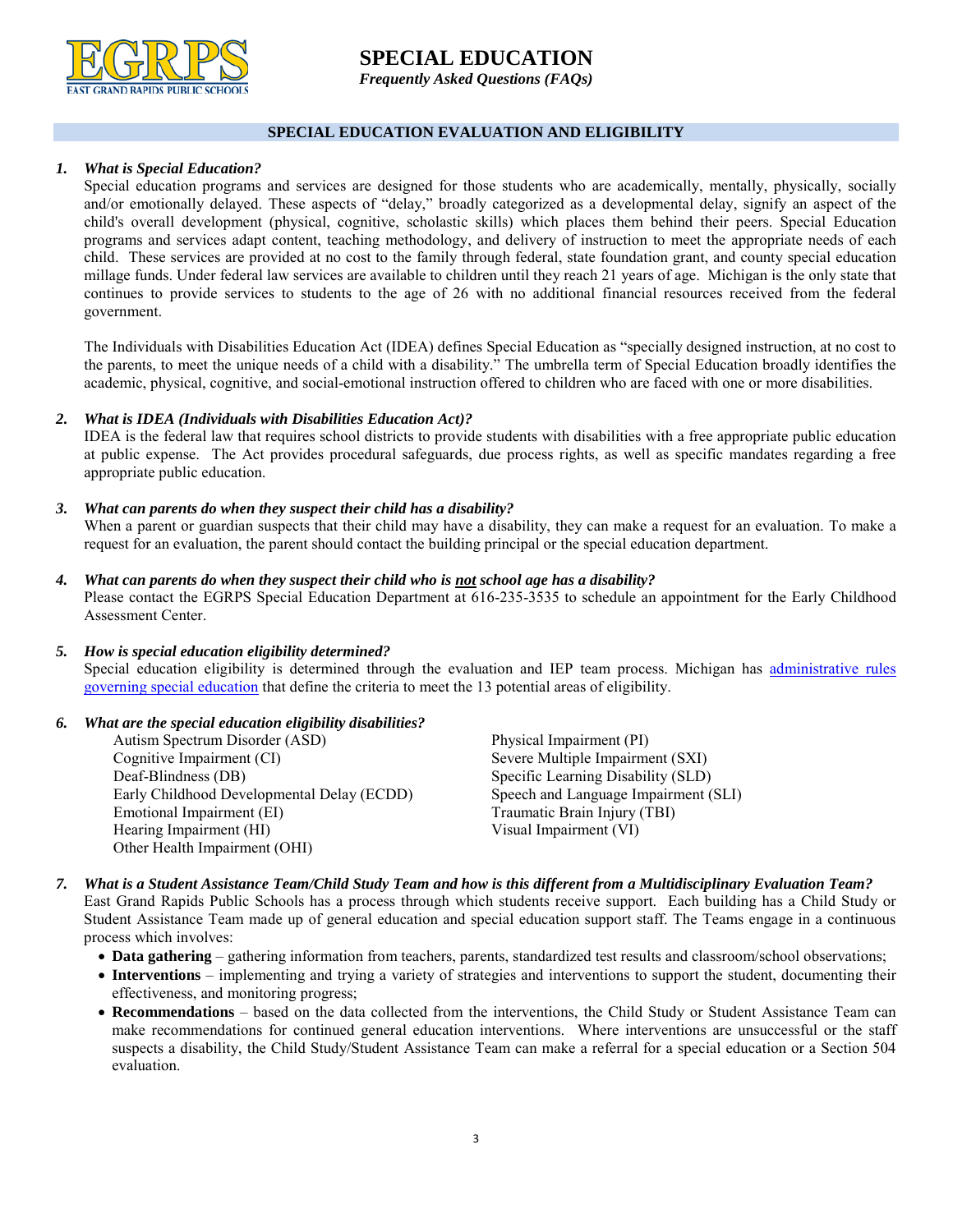

The Multidisciplinary Evaluation Team (MET) is a specific term for the group of individuals who complete evaluations for special education eligibility. The MET can include a school psychologist, school social worker, speech and language pathologist, other special education staff and classroom teachers. The MET compiles data, completes assessments and observations, and makes a recommendation to the IEP Team, which determines whether the student is eligible or ineligible.

### *8. What is a Pattern of Strengths and Weaknesses (PSW) process?*

PWS is a process that is used to determine if a student meets the special education eligibility criteria of SLD. This process involves the collection of data to determine the following:

The student does not achieve adequately for the student's age or to meet state-approved grade-level standards in one or more of the areas identified at 34 CFR 300.309(a) (l) (i) when provided with learning experiences and instruction appropriate for the student's age or state-approved grade-level standards.

The student exhibits a pattern of strengths and weaknesses in performance, achievement, or both, relative to age, state-approved grade-level standards, or intellectual development, that is determined by the Multi-disciplinary Evaluation Team (MET) to be relevant to the identification of a SLD, using appropriate assessments, consistent with the IDEA Evaluation Procedures and [Additional Requirements for Evaluations and Reevaluations](http://www.kentisd.org/downloads/sped_forms-guidelines/eval_eligibility_manual_20121127_154014_7.pdf)

### *9. What is Response to Intervention (RTI), now referred to as Multi-Tiered System of Support (MTSS)?*

EGRPS uses RTI/MTSS as part of the child study/student assistance team process. The Michigan Department of Education (MDE) currently refers to RTI as a Multi-tiered System of Support (MTSS), which is defined as an integrated, multi-tiered system of instruction, assessment, and intervention designed to meet the achievement and behavioral health needs of ALL learners. In short, an MTSS framework is designed to ensure that each and every student will have their individual needs met through effective instruction.

MTSS is a systematic process that is used to determine if and how students respond to specific interventions in instruction. MTSS is a framework for our building student assistance teams that design, implement and evaluate student data and interventions.

The essential elements of an MTSS approach are: providing scientific, evidence-based instruction and interventions in general education. It also requires monitoring and measuring of student progress in response to the instruction and interventions; and then using these measures of student progress to guide instruction and make educational decisions.

### *10. What reading supports are provided for students?*

East Grand Rapids Public Schools provides a continuum of reading instruction and intervention for all students. Elementary school staff are trained in the Fountas and Pinnell Continuum and Leveled Literacy Interventions (LLI), which includes; Guided Reading; Shared Reading; Interactive Read Aloud; Writing about Reading; Writing and Oral; Visual; Technological; Phonics; Spelling; Word Study; and independent reading. Fountas and Pinnell LLI are implemented with students who require additional reading instruction, keeping with the MTSS framework. Additionally, elementary reading specialists provide small group and individualized instruction for students in need. Elementary staff are using The Benchmark Assessments by Fountas & Pinnell. Our assessments inform our instruction and help staff to make decisions about the level of instruction and support students need. For students with IEPs, special education teachers at the elementary level also use a variety of instructional strategies and supports as defined by the IEP team.

### *11. How are decisions made regarding the types of services a student receives?*

Educational program and service decisions are made through the IEP Team process, based on the student's present level of academic achievement and functional performance, always considering the least restrictive environment for the student. Parents are members of the IEP team and are encouraged to contribute to the discussion.

*12. Are special education student programs/services predetermined based on disability?* No; student programs and services are determined through the IEP Team process.

### *13. If a student has Attention-Deficit/Hyperactivity Disorder (ADHD) are they eligible for special education?*

Possibly; students with ADHD may be eligible for special education programs and services provided they meet the criteria under OHI as determined by the evaluation and IEP process.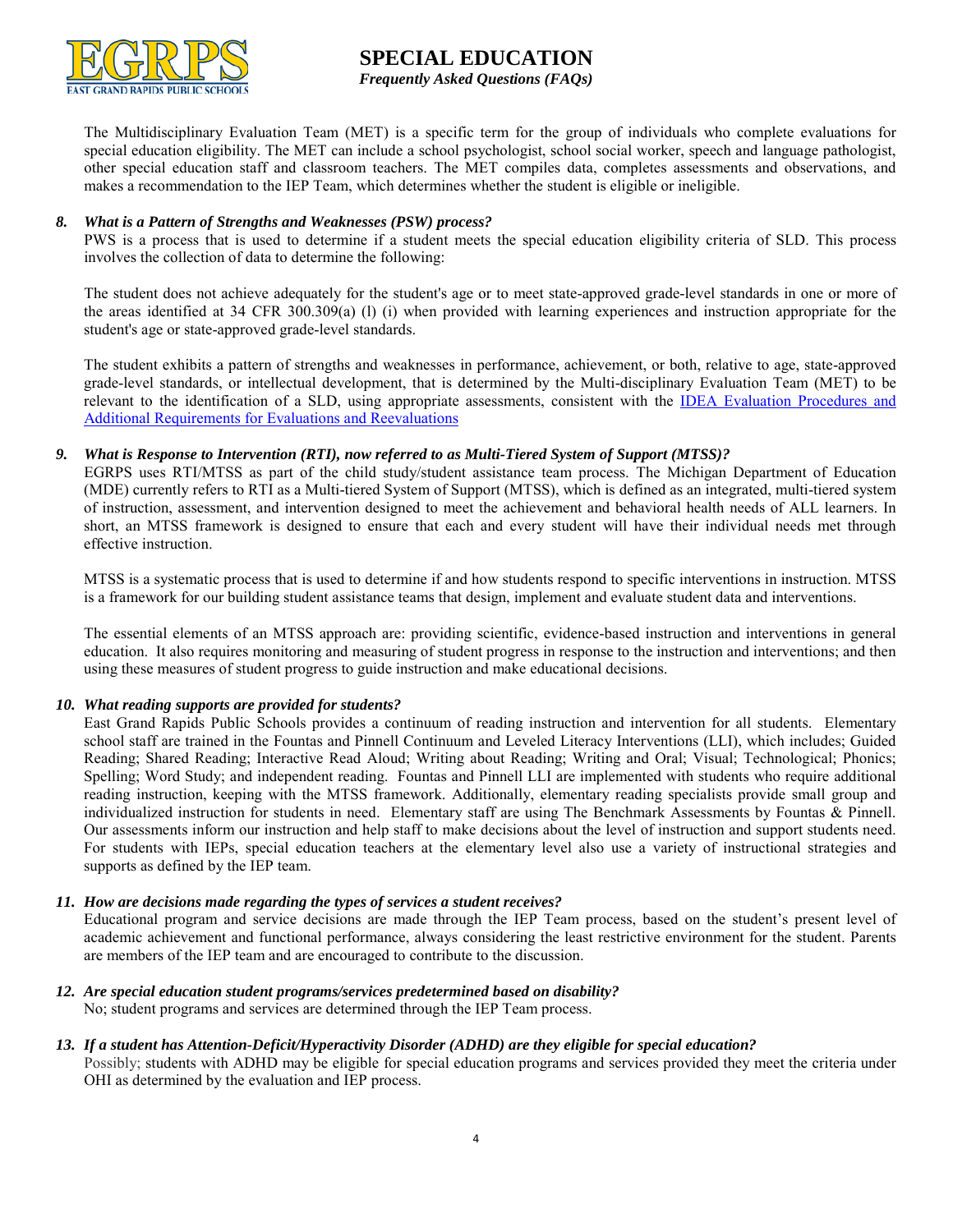

*Frequently Asked Questions (FAQs)* 

### *14. Can a student be ineligible for special education services even if diagnosed by a doctor?*

Yes; a doctor (e.g., family physician, psychiatrist, psychologist or neurologist) can make a diagnosis identifying a medical condition. However, in order to be determined eligible, the condition must adversely affect the educational performance of the student to the degree that special education or related services are required. The parent can request that medical reports, private therapist reports or input from other agencies provided by the parent be taken into consideration through IEP Team process.

### *15. Can a parent request an Independent Educational Evaluation (IEE) at district expense?*

Yes; when the district has completed an evaluation, the results are reported to the IEP Team. Parents may request an IEE when they disagree with an evaluation that has been completed by the district. If a parent wants to request an independent evaluation, they can consult the *[Parent Handbook and Procedural Safeguards](http://www.kentisd.org/downloads/sped_forms-guidelines/parent_handbook_with_procedural_safeguards_2017_updated.pdf)* and/or IEE [flowchart.](http://staging.egrps.catapultcms.com/1/documents/SpecialEducation/IEE%20Flowchart.pdf)

### *16. What is the EGRPS Early Childhood Assessment Center?*

The Early Childhood Assessment Center of East Grand Rapids Public Schools will assist parents in determining if their child requires special help. The Assessment Center serves early childhood students beginning at age two years six months, with assessments based on the child's needs. Areas assessed may include one or more of the following areas:

- Cognitive skills
- Communication skills
- Motor skills
- Self-care skills
- Social/emotional skills

After the assessments are complete, special education staff meets with parents at an IEP team meeting to determine special education eligibility and programs and/or services for eligible students.

- *17. How often is a special education student's eligibility redetermined?*  Eligibility must be redetermined at least once time every three years.
- *18. Where would I find information on the 13 special education disabilities?*  See [MARSE](http://www.kentisd.org/downloads/sped_forms-guidelines/marse_supplemented_with_idea_regs_379598_7_20121113_160838_37.pdf) Rules 340.1702 through 340.1717.
- *19. Is a child with dyslexia eligible for special education?*

Possibly. A student with dyslexia can be determined eligible as a student with a specific learning disability through the multidisciplinary evaluation and IEP Team process.

### *20. How many students receive special education services in EGRPS?*

Based on the 2013 school year student count data collection, EGRPS had approximately 3000 Y5-12 students. Of the total students enrolled in EGRPS, 193 students received special education services, 182 of these students received their special education services within the district and 21 students received services in Kent County center based programs.

### **IEP MEETING PROCESS**

### *21. What is an IEP (Individualized Education Program)?*

An IEP is a written statement for each child with a disability that is developed, reviewed, and revised in a meeting in accordance with IDEA §§ 300.320 through 300.324, and must include:

- A statement of the child's present levels of academic achievement and functional performance, including:
	- o How the child's disability affects the child's involvement and progress in the general education curriculum (i.e., the same curriculum as for nondisabled children); or
	- o For preschool children, as appropriate, how the disability affects the child's participation in appropriate activities;
- A statement of measurable annual goals, including academic and functional goals designed to meet the child's needs that result from the child's disability to enable the child to be involved in and make progress in the general education curriculum; and
	- o Meet each of the child's other educational needs that result from the child's disability;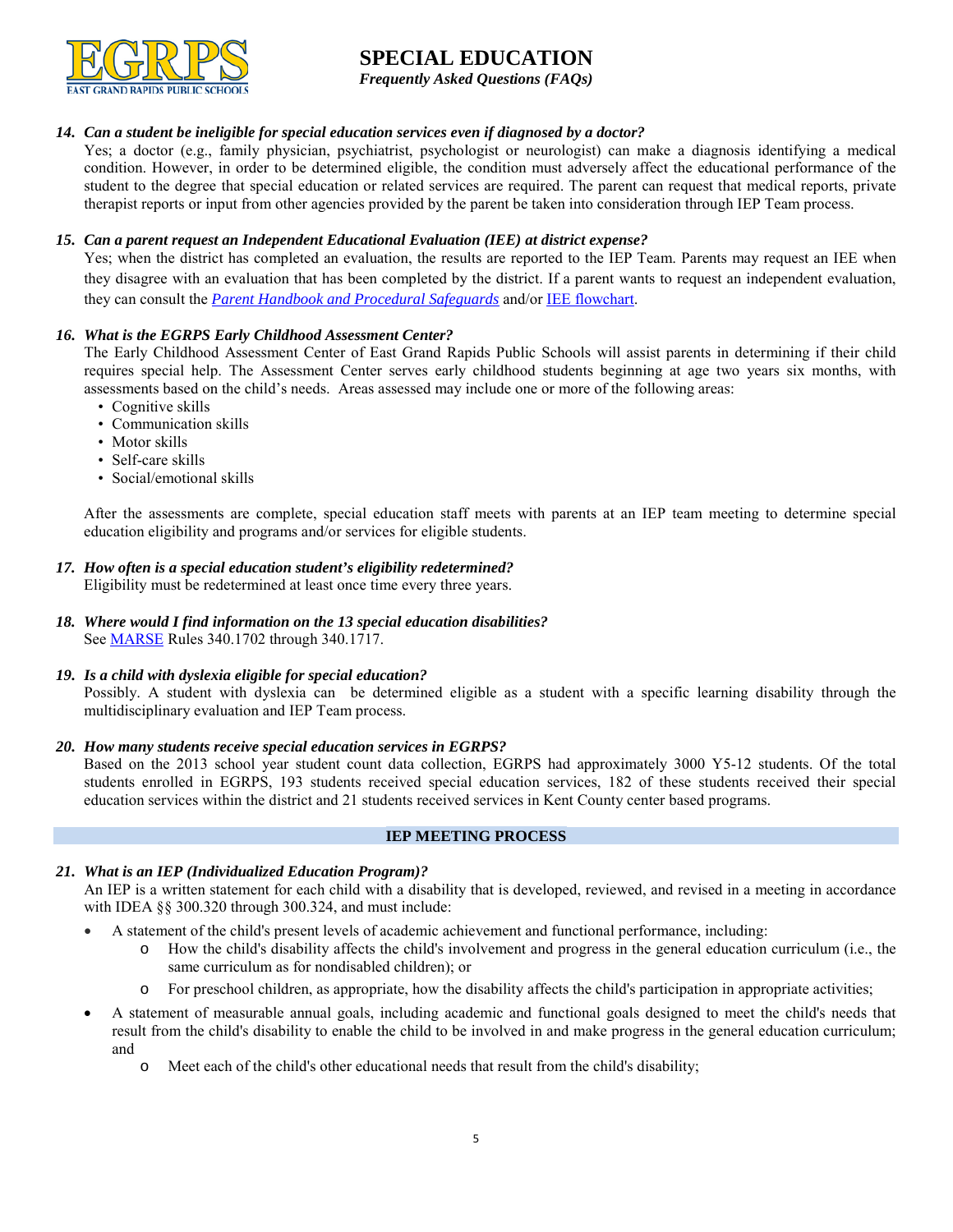

- o For children with disabilities who take alternate assessments aligned to alternate academic achievement standards, a description of benchmarks or short-term objectives; a description of how the child's progress toward meeting the annual goals will be measured; and
- When periodic reports on the progress the child is making toward meeting the annual goals (such as through the use of quarterly or other periodic reports, concurrent with the issuance of report cards) will be provided;
- A statement of the special education and related services and supplementary aids and services, based on peer-reviewed research to the extent practicable, to be provided to the child, or on behalf of the child, and a statement of the program modifications or supports for school personnel that will be provided to enable the child to advance appropriately toward attaining the annual goals;
- To be involved in and make progress in the general education curriculum and to participate in extracurricular and other nonacademic activities; and
- To be educated and participate with other children with disabilities and nondisabled children; an explanation of the extent, if any, to which the child will not participate with nondisabled children in the regular class;
- A statement of any individual appropriate accommodations that are necessary to measure the academic achievement and functional performance of the child on state and districtwide assessments consistent with section  $612(a)(16)$  of the IDEA Act; and
- If the IEP Team determines that the child must take an alternate assessment instead of a regular state or districtwide assessment of student achievement, a statement of why the child cannot participate in the regular assessment; and the particular alternate assessment selected is appropriate for the child; and
- The IEP must project the date for the beginning of the services and modifications, the anticipated frequency, location, and duration of those special education services and modifications.

### *22. What is the Present Level of Academic Achievement and Functional Performance (PlAAFP) and why is it important?*

The PLAAFP statement is very important as it establishes the starting point, or baseline, that will be used to develop the student's IEP. The IEP team develops the PLAAFP statement to give a snapshot of a student with a disability at that particular time and place. The PLAAFP describes the level at which the student is working academically and functionally. The PLAAFP statement includes a description of a student's strengths and needs and is developed using a variety of information and data. The PLAAFP must include information on how each child's disability affects his or her involvement and progress in the general education curriculum. Parents can provide information regarding the student to the IEP Team for consideration in the development of the PLAAFP.

### *23. What is an IEP Team?*

An IEP team may be comprised of the parent, the student, and a group of qualified professionals which can include special education staff, interpreter of test data, district representative, and general education teacher.

### *24. Can the district hold an IEP team meeting without the parent/guardian in attendance?*

Yes; the district is required to invite a team requirement is for the district to appoint (invite) a team of qualified individuals to attend the IEP team meeting including the parent/guardian. The district must arrange for this meeting at a mutually convenient time and place. An IEP team meeting may be conducted without the parent in attendance if reasonable efforts to include them have been documented. For parents/guardians who are unable to attend, alternative means of participation may be arranged.

### *25. Can the district implement an IEP that has not been signed by the parent/guardian?*

There are two different responses to this question depending on the purpose of the IEP team meeting. If it is an initial IEP, the answer is no. A district does not have the authority to implement an initial IEP without parent consent (signature). A parent signature is required for an initial IEP to be implemented.

If it is not an initial IEP (i.e., Review/Revise IEP, Reevaluation, Other), the answer is yes. Once a student is eligible for special education services and has an IEP, the district is required to offer a free appropriate public education (FAPE) which is done through the IEP. It is important to understand that a parent signature is not required once the initial IEP Report has been signed.

### *26. Can a parent bring someone to their child's IEP team meeting?*

Yes; for additional support, a parent/guardian may choose to invite other individuals who have knowledge or special expertise regarding the student to an IEP team meeting. It is recommended that all participants of an IEP team meeting be made known to both parents and the district prior to the meeting.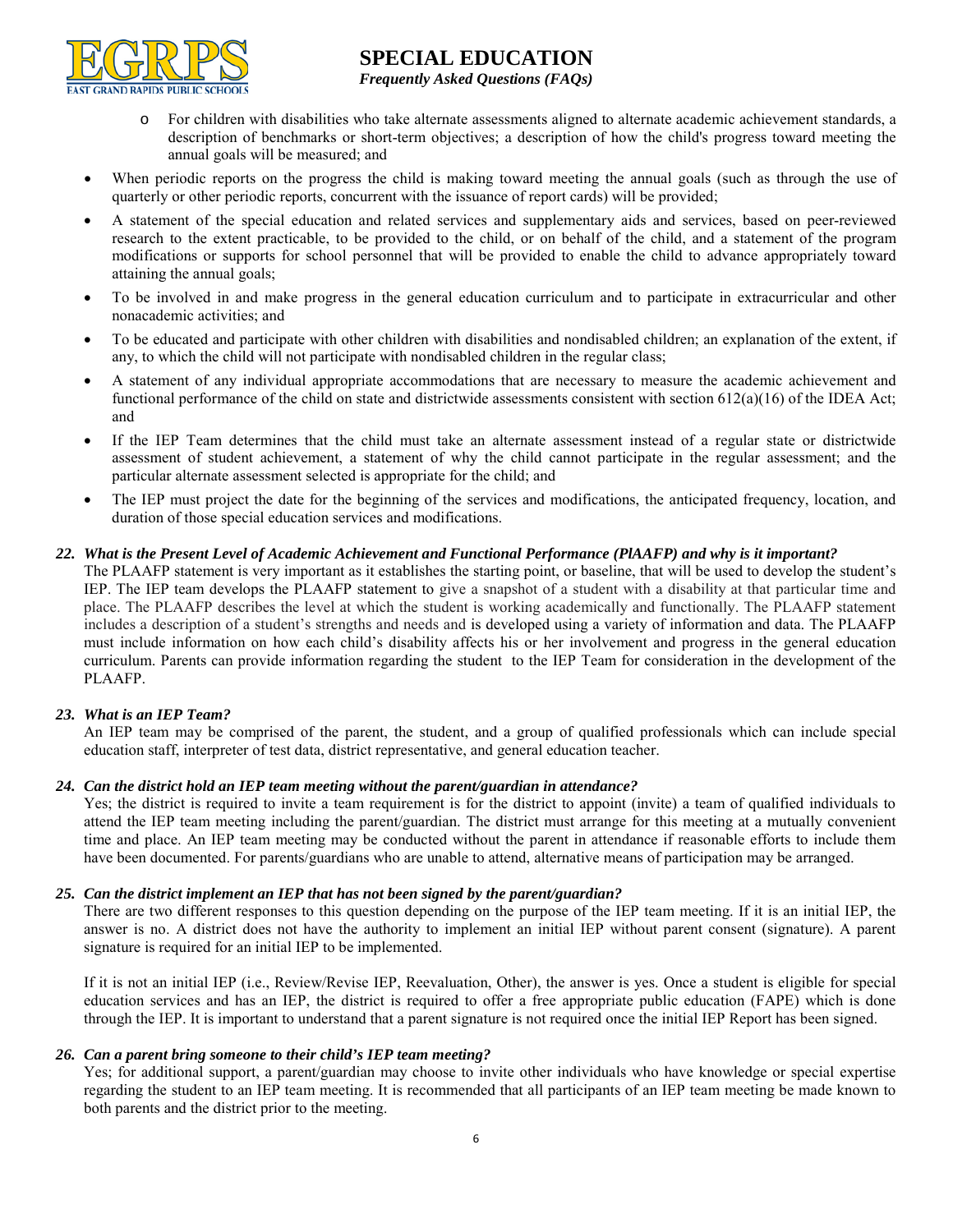

# **SPECIAL EDUCATION** *Frequently Asked Questions (FAQs)*

### *27. How are students' special education programs and services determined?*

Students' special education programs and services are determined through the IEP team and are based on individual student need and consideration of the Least Restrictive Environment (LRE). A students' special education programs and services are not to be determined based solely upon their eligibility. Identifying the least restrictive environment and educational placement is made through discussion of the IEP team. Parents as IEP Team members contribute to the discussion. Factors that contribute to an educational placement decision include the academic, developmental, and functional needs of the student.

### *28. What are the responsibilities of the general education and special education staff to assist a student in making progress on their IEP goals and objectives?*

Special education staff has the responsibility to implement instruction and interventions that support student progress and goal attainment. Special education staff must also periodically report on the student's progress toward meeting each annual goal. General education staff may assist with instruction to support progress on a student's IEP goals and objectives. Goals should be developed through the IEP process based on student need and present level of performance. Each annual goal should be created to allow a student to achieve the goal within one year's time. Goal attainment is not guaranteed.

### *29. When should parents expect to receive necessary information prior to an IEP meeting?*

The district's goal is to provide parents with information to be considered at the IEP meeting no less than two school days prior to an IEP meeting.

### **SPECIAL EDUCATION PROGRAMS AND SERVICES**

### *30. What special education programs and services does EGRPS provide?*

Special education programs and services start during early childhood at Woodcliff Early Childhood Center and include; early childhood special education classroom, early childhood home and community service, and speech and language services. The following special education programs and services are offered throughout the district at all educational levels, elementary, middle school and high school; autism spectrum disorder (ASD) classroom, resource programs, occupational therapy, physical therapy (through KISD), school social work, school psychology, speech and language, transition, and teacher consulting services. Both the middle school and high school also offer a co-teaching model or general education classes that are supported by a special education teacher. The high school also further differentiates programs for special education students:

High School Diploma Bound Program - Students pursue a high school diploma, take general education courses that are often supported by either a special education teacher or paraeducator, and may also participate in an Academic Support Class (ASC). Within the ASC students receive academic support for their general education classes and also work on their specific IEP goals.

Certificate of Completion – Some students at the high school pursue a certificate of completion versus a diploma. Those students enroll in general education elective courses and in a transition-based math and/or English course. These classes are very small with fewer than six students per class and are taught by a special education teacher. Curriculum is individualized for each student. Depending on grade level, some students in this program also attend the Kent Transition Center where they further develop their vocational skills.

Co-Taught and Co-Supported Classes - In addition to ASC our special education teachers co-teach in general education classes. They currently co-teach (2013-2014 school year) six general education classes - two sophomore English classes, a junior English class, a geometry class, and two advanced algebra courses. Two paraeducators also support six different general education classes including two world history classes, a geometry course, a physics class, a Spanish class, and a biology class. Within these co-taught/co-supported classes there are as few as four special education students and not more than seven total students enrolled, making the student-teacher ratio within these courses very small. Presently, there are 12 general education classes in which special education students receive co-teaching/co-support from a special education teacher or a paraeducator.

### *31. What is a Personal Curriculum (PC)?*

A Personal Curriculum (PC) is a process that is provided for in Michigan law 380.1278b that allows for specific modifications to be made to certain requirements of the Michigan Merit Curriculum (MMC) at the high school level in order to individualize the rigor and relevance of the educational experience. While the law specifies the areas in which modifications may be made for specific groups of students, the personal curriculum is intended to help make the MMC accessible to all students while maintaining the academic rigor required to preserve the integrity of the high school diploma. Information regarding modifications to the Michigan Merit Curriculum through the use of a personal curriculum can be found [here.](http://www.kentisd.org/downloads/sped_instruction-assesment/pc_faq_20100707_135039_12_20121116_104131_12.pdf)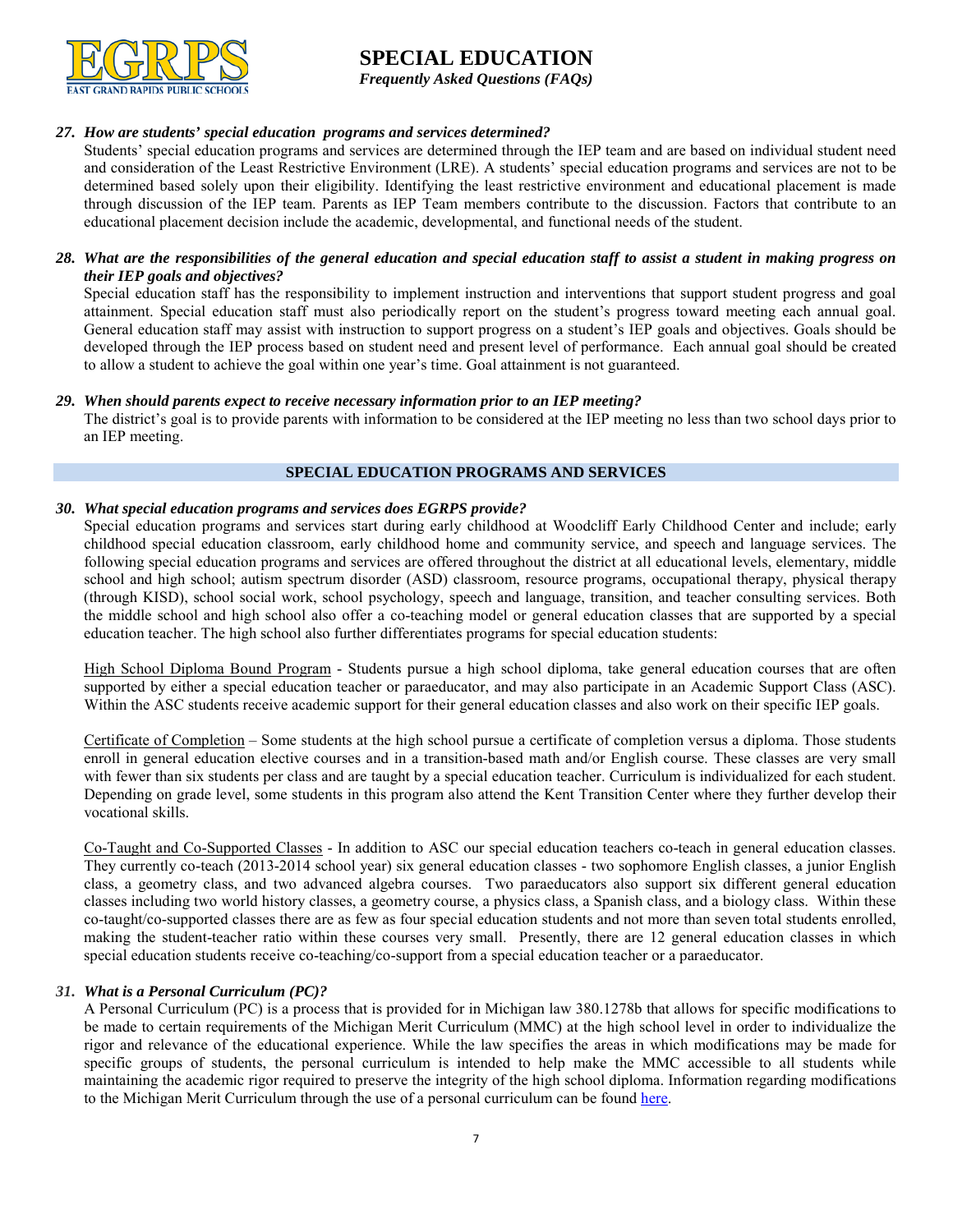

### *32. Does an IEP supersede the Michigan Merit Curriculum?*

No; the MMC legislation establishes state requirements for a diploma. Modifications to the MMC must be made through the PC process defined by law and district policy. The IEP must be aligned to and be supportive of the PC, but the PC is developed outside of the IEP process.

The IEP is a separate document that provides specific supports to help the student make progress and achieve in the MMC.

### *33. Are special education students required to take online classes?*

No. The IEP team determines the special education programs and services required for a student to progress in the general education curriculum. At the high school level, the student's guidance counselor attends the annual IEP team meeting to provide input and suggestions on the student's schedule, which is developed outside of the IEP process.

### *34. What are Post-Secondary Transition Plans?*

A post-secondary transition plan is a part of the IEP. Any student who will turn 16 within the life of his or her IEP must have a transition plan and goal that outlines how the student will transition beyond high school (Post-Secondary Transition). In EGRPS, transition IEPs typically occur during a special education student's 8<sup>th</sup> grade year, and at each annual IEP that follows, as long as a student remains eligible for special education.

Transition services are a coordinated set of activities for a student with an IEP that are designed to support movement from school to post-secondary, including; vocational training, employment, continuing and adult education, adult services, independent living, and community participation.

### *35. What is Special Education Post-Secondary Transition?*

Post-secondary transition requires IEP teams to developed individualized transition plans for students with disabilities. Some students who have not graduated from high school continue to participate in transition learning experiences; including independent living skills, vocational training, and/or community preparation skills. The activities and services provided through a post-secondary program are based upon the student's post high school goals as determined by the student's IEP team.

### *36. What is the transition process between educational levels?*

Transition is a general term used to describe a change in a student's school from one educational level to another, (pre-k to elementary, elementary to middle school, etc.). In EGRPS, either an IEP meeting or a meeting with school staff and parents occurs when a student with disabilities moves from one educational level to the next. Students and parents typically visit their new school, which often occurs during an open house format. Middle school and high school students visit their new schools in small and/or large groups. In addition, a meeting is held for parents of incoming  $6<sup>th</sup>$  or  $9<sup>th</sup>$  grade students. Student orientation is held in August, prior to the start of the school year.

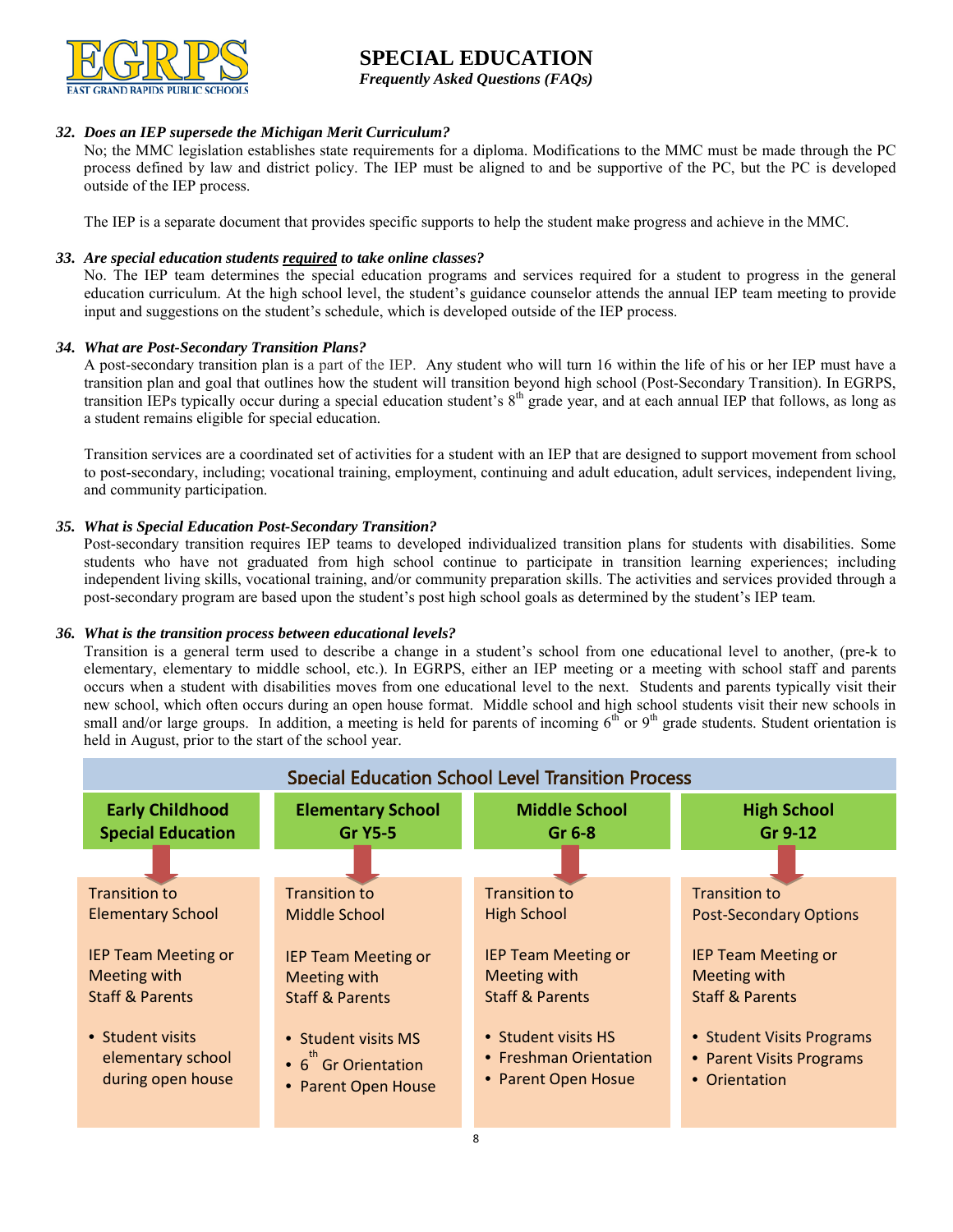

*Frequently Asked Questions (FAQs)* 

### *37. What is Least Restrictive Environment (LRE)?*

LRE is the portion of federal law which requires students with disabilities to be educated alongside general education peers to the maximum extent appropriate. Each IEP team is required to individually determine LRE through the IEP process.

### *38. What is Extended School Year (ESY)?*

The need for extended school year (ESY) services must be considered for every student with a disability at each IEP team meeting. ESY services must be provided if the IEP Team determines that such services are necessary for the provision of a free appropriate public education (FAPE) to the student. The need for ESY must be determined individually and may not be provided or denied based upon category of disability or program assignment. Additional information regarding ESY can be found here.

### *39. Do special education services provided for students change over time?*

Special education services for each eligible student are determined annually on an individualized basis by the IEP team and may change to meet each student's needs. IEPs are held at least once per year for each eligible student and are updated based on current data and the student's progress on goals and objectives.

### *40. Who makes up the special education staff and what do they do?*

**Special Education Teacher** – Is a trained professional who provides specialized instruction and consultation according to each student's IEP.

**School Psychologist** – Is a trained professional who assists in the evaluation and identification of student needs regarding behavioral, social, emotional, education and vocational functioning.

**School Social Worker (SSW)** – Is a trained professional who supports the educational program of individuals by assisting in identification and assessment of the individual's educational needs including social, emotional, behavioral, and adaptive needs. The SSW also provides intervention services as determined by the student's IEP team.

**Speech-Language Pathologist (SLP)** – Is a trained professional who analyzes speech and language comprehension and production to determine communication competencies. The SLP also provides intervention strategies and services related to speech and language development as well as disorders of language, voice, articulation, and fluency as determined by the student's IEP.

**Occupational Therapist (OT)** – Is a trained professional in a related service which focuses on the development of a student's fine motor skills and/or the identification of adapted ways of accomplishing activities of daily living.

### *41. Do special education teachers have special teaching certificates?*

All special education teachers have teaching certificates with an endorsement in one or more areas of special education disability. In addition, all EGRPS teachers meet the highly qualified standards as defined under state and federal law.

### *42. What is the role of a high school guidance counselor versus a counselor in a clinical model?*

East Grand Rapids High School's Guidance Department is committed to developing healthy, meaningful relationships of strength, commitment, and involvement that make a difference in students' lives.

The role of a high school guidance counselor at East Grand Rapids High School is one of both guidance and counseling in the education environment. Counselors work within a comprehensive guidance model to assist with academic counseling, assessment coordination, post-secondary planning, support services, interventions and transitions services. Counselors help students in personal crisis, facilitate mediation between students, consult with students on problem solving, facilitate support groups, and provide information and referral to services outside the school. This is an educational model whereby counselors provide support for students in the academic setting. This support is in the form of short term interventions and strategies rather than a regular, on-going therapeutic intervention that you would see in a clinical model. When this form of intervention is warranted, counselors work directly with families on a referral for appropriate services to agencies and therapists outside the school setting. With appropriate consent, counselors communicate with outside therapists and in conjunction with the family and therapist, continue to support the student in the academic setting.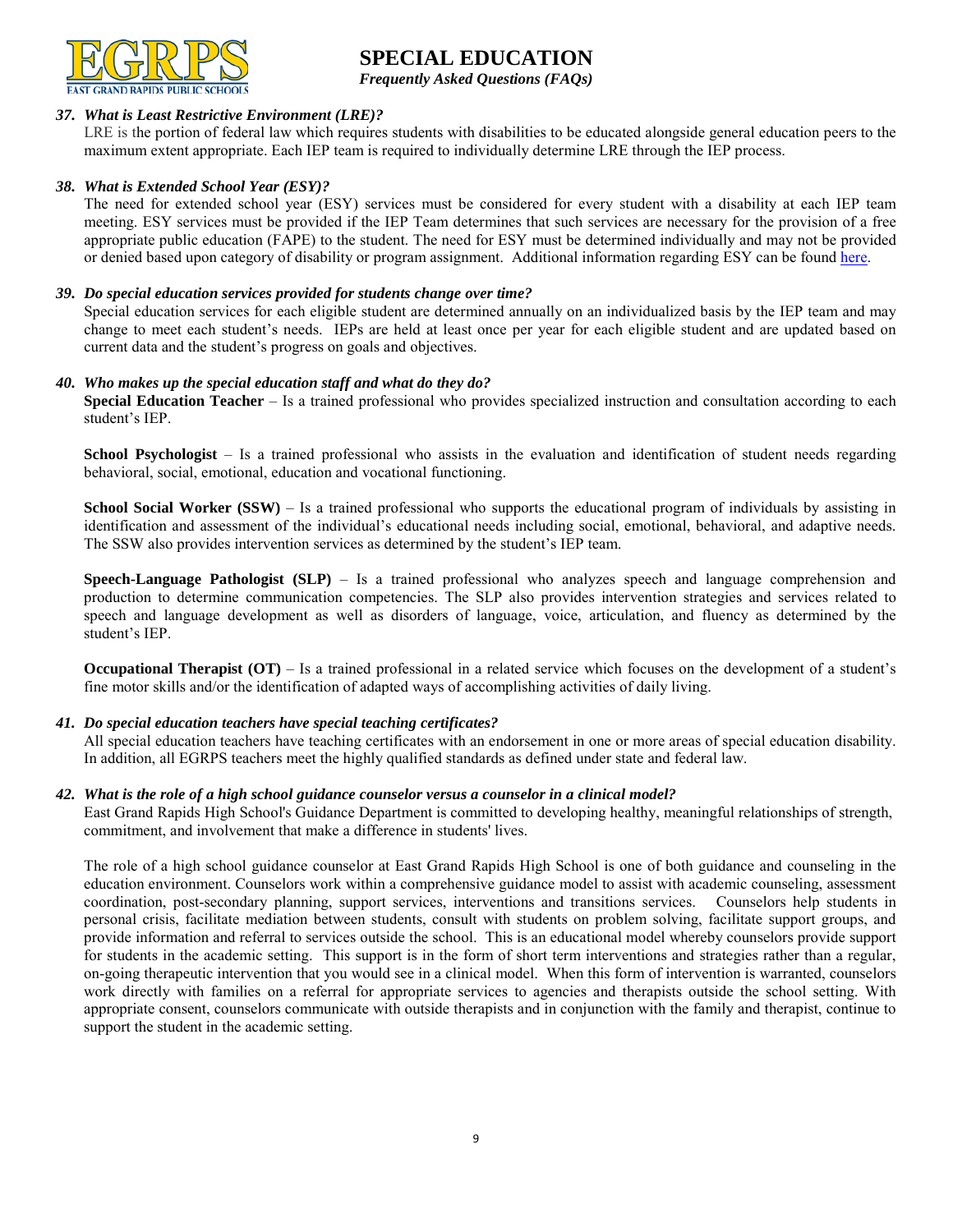

Like social workers and psychologists, counselors also are trained in social-emotional development of the student. Counselors are different from social workers and psychologists because they are teachers who receive specific training in academic support and development and career planning and exploration. It is often the case that the clinical setting and the academic setting intersect and in these cases, the guidance counselor collaborates and facilitates dialogue with all stake holders.

### *43. What is the maximum number of students permitted per special education provider?*

The number of students a provider may be responsible for is defined by the Michigan Program Rules as adopted in the Kent Intermediate School District Plan for the delivery of special education programs and services. [Special Education Program and](http://www.egrps.org/documents/SpecialEducation/KentIntermediateSchoolDistrictProgramLimits.pdf)  [Services Limits](http://www.egrps.org/documents/SpecialEducation/KentIntermediateSchoolDistrictProgramLimits.pdf)

### *44. What is a "caseload" teacher?*

A caseload teacher serves as the teacher of record assigned to a student at the building level. The caseload teacher is responsible for overseeing the students' instruction, progress on goals, and progress reporting.

### **SPECIAL EDUCATION ACCOMMODATIONS**

### *45. What factors does the IEP Team consider when deciding whether a student requires a one-to-one paraeducator?*  The IEP Team has the responsibility to identify specific and individualized student needs and generate multiple and workable options for meeting those needs, some of which may require paraeducator assistance.

Factors the IEP Team will consider include assistance needed to support learning for academics and functional skills, self-care needs, communication needs, health-related needs, behavior needs, and needs related to safety concerns. The goal of utilizing paraeducator staff is to support the student toward greater independence, while assisting the student with new routines and utilizing environmental supports.

### *46. What process is used to determine what accommodations a special education student can receive?*

The IEP Team for the special education student determined s what accommodations the student requires. Examples of accommodations include: use of calculators, digitally recorded books, notes, note-taking, tape recorders and other technology devices and services. These accommodations may be provided either in general education or special education classrooms. Student accommodations are individualized and based upon a student's demonstrated need.

### *47. What is the difference between an accommodation and a modification?*

Accommodations are supports to the student that assist learning the general education curriculum. Accommodations do not change the content of what is being taught. Accommodations change "how" something is taught to the student and how the student demonstrates understanding of what is taught.

Modifications are changes to the content of the general education curriculum.

### *48. What is Assistive Technology?*

Assistive technology is *technology* used by individuals with disabilities in order to perform functions that might otherwise be difficult or impossible. Assistive technology device means any item, piece of equipment, or product system, whether acquired commercially off the shelf, modified, or customized, that is used to increase, maintain, or improve the functional capabilities of a child with a disability. Assistive technology devices can include hardware, software, and peripherals that assist students with disabilities in accessing computers or other information technologies. The IEP Team considers the unique needs of the student regarding assistive technology and then determines how to address those needs in order to a free and appropriate education (FAPE) for the student.

### *49. Who provides assistive technology equipment and support?*

School districts may provide assistive technology service and equipment through district staff, contracted staff, or by collaborating with the ISD for support. In addition to district owned equipment, there are times when the assistive technology equipment is on loan from the ISD, and district staff is trained to work with the equipment, the family, and the student. It may be necessary to change equipment due to technological advances or due to changes in student skills. An ongoing collaborative relationship in the IEP process helps all staff, family members, and students stay current on the student's needs for assistive technology.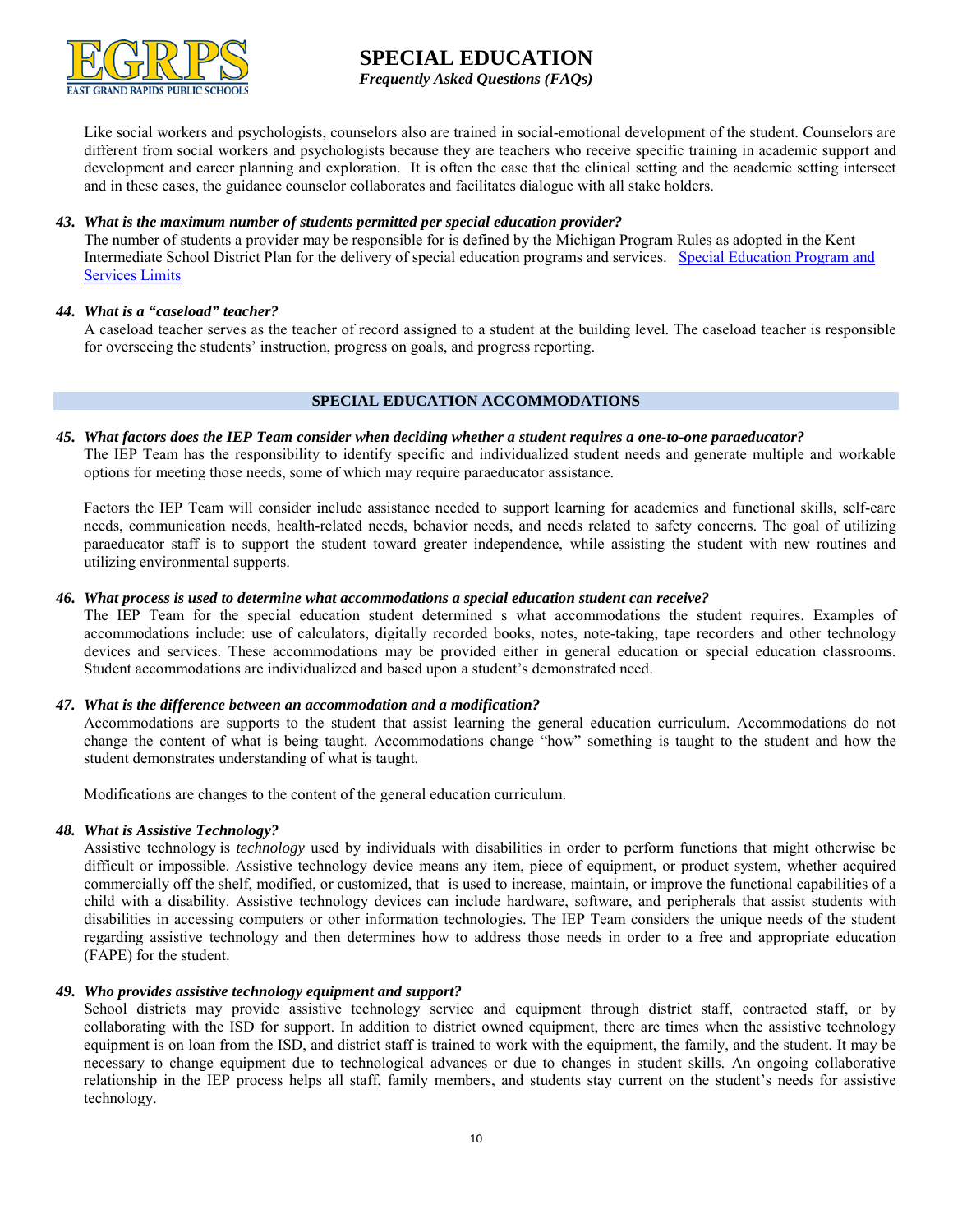

### *50. Does the district provide inclusion for special education students?*

Yes; inclusion is the practice where students receiving special education services receive opportunities to interact with their nondisabled peers in a general education environment. As required by LRE, the presumption is most students with an IEP will participate in general education for the majority of their school day. In making a decision regarding inclusion, the concept of LRE is carefully weighed by the entire IEP team.

### **SPECIAL EDUCATION DISTRICT ACCOUNTABILITY**

### *51. Are EGRPS Special Education programs monitored?*

Yes; all special education programs throughout the state are monitored through the Continuous Improvement and Monitoring System (CIMS). The Michigan Department of Education uses the CIMS system to promote positive outcomes and ensure compliance with the *Individuals with Disabilities Education Act* (IDEA) of 2004 and the *Michigan Administrative Rules for Special Education*. CIMS reflects the priorities of the IDEA 2004 and the State Performance Plan (SPP) and is aligned with the State School Improvement Framework.

### *52. What are EGRPS special education graduation rates?*

In the State of Michigan high school graduation rates are calculated based on the cohort of students entering high school in the 9<sup>th</sup> grade and graduating within four years at the end of the  $12<sup>th</sup>$  grade. There are <u>no</u> exceptions to the four year completion rule; in other words, a student who takes longer to complete graduation requirements, receives a certificate of completion, or continues to receive special education services through post-secondary transition options will count against a district's graduation rate. The state's expectation of all students, whether general education or special education, is that they will graduate within four years regardless of significant impairments which might impact learning.

The EGRPS high school graduation rate for students with special education disabilities varies from year to year; 2011-12 (70%), 2010-11 (63.6%), and 2009-10 (85.7%). As the data shows, the majority of special education students at EGRPS graduate on schedule with a high school diploma.

### **PARENT ADVISORS FOR SPECIAL EDUCATION (PASE)**

### *53. What is the Kent Intermediate School District Parent Advisors for Special Education (PASE)?*

Kent ISD's PASE is made up of volunteer representatives from each school district within Kent County. A representative must first be appointed by their local district school board and then by the Kent ISD Board of Education.

### *54. What are a PASE member's responsibilities?*

Participate in the development and review of the Kent ISD Plan for Delivery of Special Education Programs and Services; provide advisory input on matters regarding improvement of special education services within the Intermediate School District (ISD); attend and participate at scheduled meetings; disseminate information and share ideas with the members, the ISD and their local school districts; provide families opportunities to be informed of special education processes; encourage effective partnerships between families and schools. Access information on Kent ISD's PASE [here.](http://www.kentisd.org/instructional-services/special-education/services/pase-/)

### *55. How does a parent serve on the Kent ISD PASE committee?*

By Michigan Rule, parent representatives must have a child or children with an IEP who are currently receiving special education services. A representative must first be appointed by their local district school board and then by the Kent ISD Board of Education.

### *56. Are the Kent ISD PASE meetings open to the public?*

Yes; the regular monthly meetings are held during the school year at Kent ISD and are open to the public. The standard meeting format includes the opportunity for public comment. *Kent ISD 2930 Knapp Street NE, Grand Rapids, MI 49525, 616-364-1333*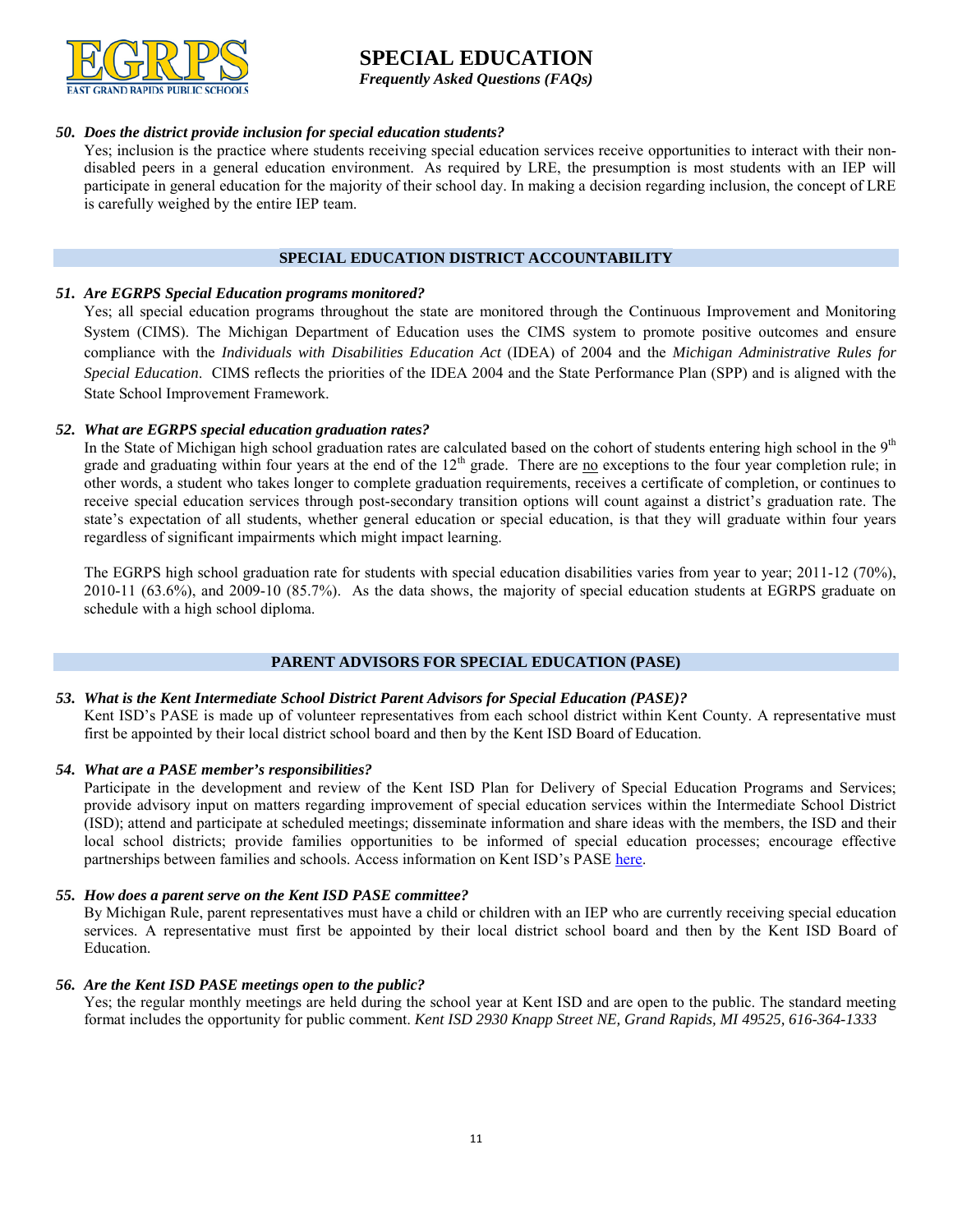

*Frequently Asked Questions (FAQs)* 

### **OTHER**

### *57. What is a Section 504 Plan?*

There are two laws for K-12 students in public school that may offer supports and services: the Individuals with Disabilities Education ACT (IDEA), and Section 504 of the Rehabilitation Act of 1973. Schools that receive federal funding are obligated to serve students under Section 504; however, no federal funds are provided to directly support offering Section 504 services.

Section 504 plans are developed by school teams and parents to support the educational needs of a K–12 student with a physical or mental impairment that substantially limits one or more major life activity. More information regarding Section 504 can be found by contacting the building administrator or by visiting [Section 504](http://www.egrps.org/District/Curriculum/Section-504/index.html) in EGRPS.

### *58. Is it permissible for a staff member or the district to retaliate against an individual if a complaint is filed regarding EGRPS special education programs and services?*

No; the administration is fundamentally opposed to retaliation by any staff member for any reason. A variety of claims have been made that parents are afraid to speak out for fear of retaliation by district personnel. The administration is not aware of any substantiated acts of retaliation and has not received any specific examples of how this is occurring currently or has occurred in the past in EGRPS. If a parent/guardian or student believes they have witnessed or have been the victim of retaliation, the individual is encouraged to contact the building administrator or Director of Special Education.

### *59. What is the process for resolving a parent and district dispute?*

There are several options a parent and a district have when facing disagreement. These options may be either informal or formal dispute resolution.

Informal dispute resolution includes options such as actively checking for common understanding of the issue; requesting an IEP meeting; adjourning a meeting; requesting additional information; inviting others who have special knowledge/expertise; or requesting an IEP facilitator.

Formal dispute resolution includes options such as Mediation, State Complaint, Due Process Hearing Complaint, and filing an action in a Court of Competent Jurisdiction.

For specific direction on how to access these options, refer to the [IDEA Procedural Safeguards](http://www.kentisd.org/downloads/sped_forms-guidelines/parent_handbook_with_procedural_safeguards_2017_updated.pdf) and the Section 504 Procedural Safeguards. The Procedural Safeguards explain dispute resolutions which are crucial to any process in maintaining open communication for student-centered outcomes.

### *60. Can a student with an IEP be suspended or expelled?*

Yes; special education students can be suspended or expelled when they are in violation of the student code of conduct.

Before a disciplinary change in placement occurs or when a decision to make a disciplinary change in placement has been made, a manifestation determination review must be completed and IDEA procedures must be followed.

For more information on special education discipline, please [check here](http://www.kentisd.org/instructional-services/special-education/guidelinesmanualsforms/).

### *61. Can resources from the recently approved bond be used for special education services?*

No. Resources from the recently approved bond cannot be used to pay for special education services. The use of funds from voter approved bond issues is limited to construction and repair of district facilities, equipment and technology. Technology can be purchased for the special education department, but funds raised from a voter approved bond issue cannot be utilized to fund programs and services or operational and maintenance cost like salaries, supplies, utilities, and other day-t-o day cost. Operational resources (General Fund) which funds the day-to-day operations of the district are provided through state, federal and local sources. The majority of the funding is allocated through the state per pupil foundation grant. Programs and services, personnel costs, utilities, supplies and maintenance costs are financed in this category.